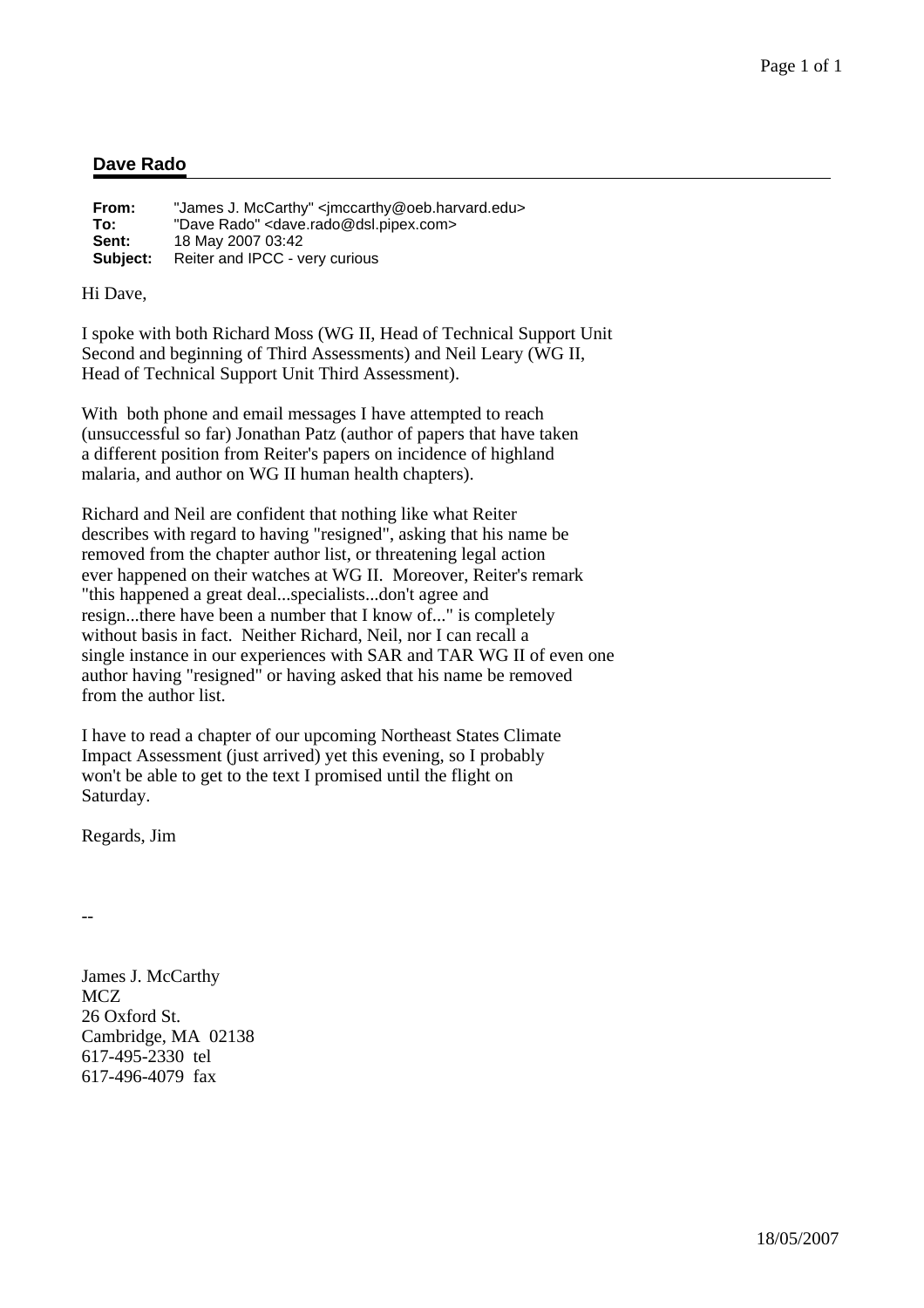### **Dave Rado**

| From:    | "James J. McCarthy" <imccarth@oeb.harvard.edu></imccarth@oeb.harvard.edu>                                                                                                                                                           |
|----------|-------------------------------------------------------------------------------------------------------------------------------------------------------------------------------------------------------------------------------------|
| To:      | "Dave Rado" <dave.rado@dsl.pipex.com></dave.rado@dsl.pipex.com>                                                                                                                                                                     |
| $Cc$ :   | "Tony McMichael" <tony.mcmichael@anu.edu.au>; "Jonathan Patz" <patz@wisc.edu>;<br/><nleary@agu.org>; "Sari Kovats" <sari.kovats@lshtm.ac.uk></sari.kovats@lshtm.ac.uk></nleary@agu.org></patz@wisc.edu></tony.mcmichael@anu.edu.au> |
| Sent:    | 20 May 2007 14:50                                                                                                                                                                                                                   |
| Subject: | More on Reiter and IPCC                                                                                                                                                                                                             |

Dear Dave,

I reached Jonathan Patz by phone on Friday. As you may recall, he was a Lead Author on Chap 9, Human Health, WG II, TAR. I read to him the transcript with Reiter's comments about resigning from the IPCC, threats of legal action, etc. Jonathan, like Neil Leary and I, has no recollection of such an incident involving Reiter or any other author.

However, Jonathan did recall that Reiter attended one of the author meetings, having been asked to do so by Duane Gubler (a Lead Author) who was unable to attend this particular meeting. This is noteworthy in that it would have been a departure, an unusual departure, from the policy that the author meetings were for the approved authors only.

While we were on the phone Jonathan was able to recover the draft of Chapter 9 at the conclusion of the September 2000 Lead Author meeting in Lisbon (perhaps the one Reiter attended), and it has Reiter's name listed as a Contributing Author. Whoever was responsible for preparing the up-to-date draft at the conclusion of the meeting apparently made this addition to the Contributing Author list. Unlike Lead Authors, Contributing Authors did not have oversight responsibilities for the chapter and did not attend the Lead Author meetings. Typically they were asked to contribute small sections of text by correspondence. The published version of Chapter 9 lists ten Lead Authors (two of them served as Coordinating Lead Authors - McMichael and Githecko) and six Contributing Authors.

I have seen Tony's email (and that forwarded from Sari Kovats - also a Lead Author on Chapter 9). Just how Reiter's name came to be on the Lisbon document and just how it was removed is unclear. But as Kovats points out, Reiter seems to have exaggerated his claim of having been the equivalent of an author. If he "threatened legal action" it must have been a dramatic boast buoyed by hot air. It seems highly unlikely that McMichales, Kovats, Patz, Leary, and McCarthy would not have known of this if it had happened as Reiter claims. Moreover, it would have been such an unusual event (none of us recall anything like this with any author) that all five of us could not have simply forgotten it.

Regards, Jim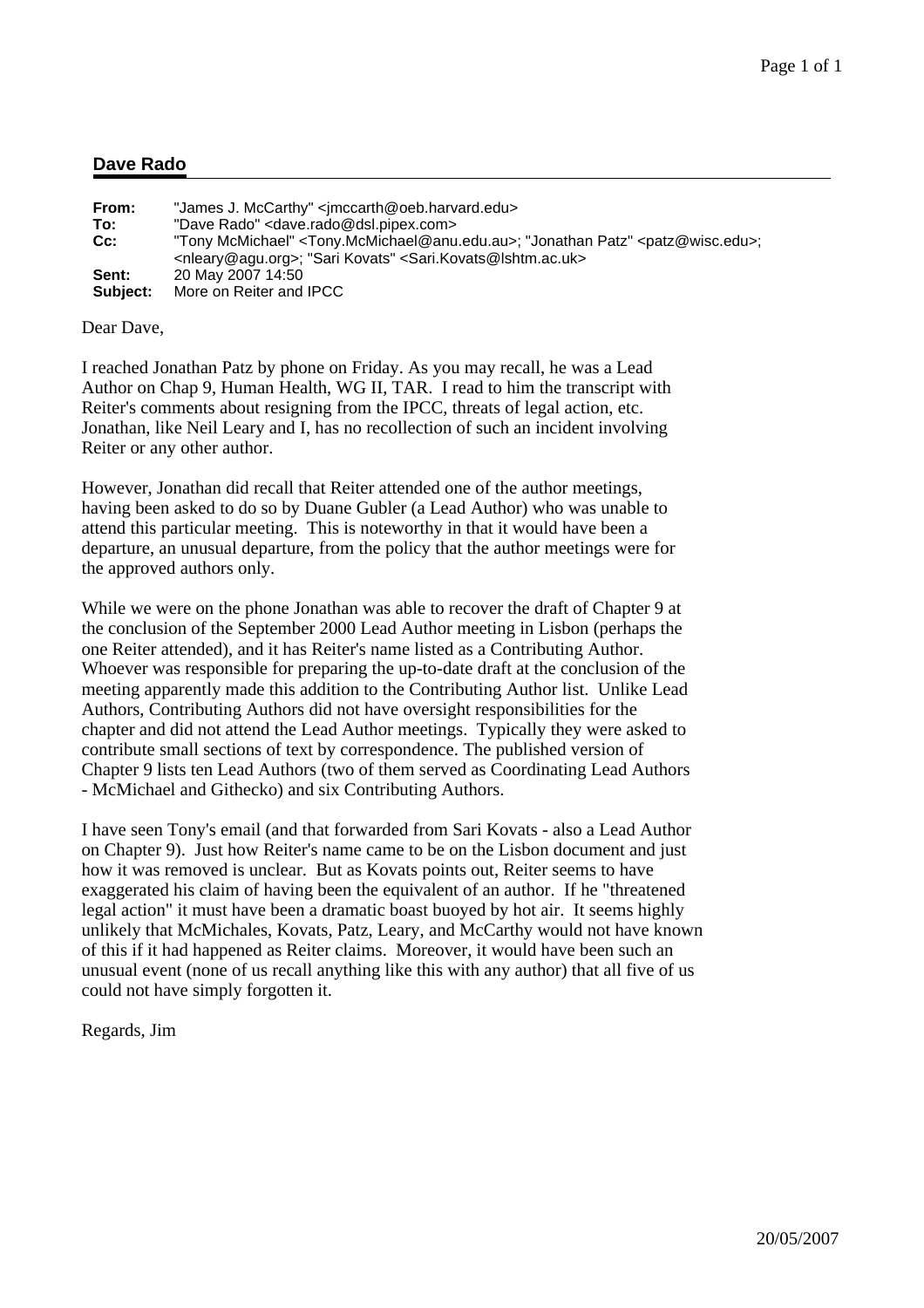# **Dave Rado**

| From:    | "James J. McCarthy" <imccarth@oeb.harvard.edu></imccarth@oeb.harvard.edu>                              |
|----------|--------------------------------------------------------------------------------------------------------|
| To:      | David Dokken <ddokken@usgcrp.gov></ddokken@usgcrp.gov>                                                 |
| CC:      | Neil Leary <nleary@agu.org>; <imccarthy@oeb.harvard.edu>;</imccarthy@oeb.harvard.edu></nleary@agu.org> |
|          | Dave Rado <dave.rado@dsl.pipex.com></dave.rado@dsl.pipex.com>                                          |
| Sent:    | 22 May 2007 07:23                                                                                      |
| Subject: | Re: Fwd: Re: More on Reiter and IPCC                                                                   |

Dear Dave,

You do indeed keep good records!

Thanks for your help with this. I am in OR at the moment and heading for CA. After I return home on the weekend I will send some background information. As always, it is a delight to be working with you, Jim

---------Included Message---------- Date: 21-May-2007 16:15:29 -0400 From: "David Dokken" <ddokken@usgcrp.gov> To: "Neil Leary" <nleary@agu.org>, "David Dokken" <ddokken@usgcrp.gov> Cc: <imccarthy@oeb.harvard.edu> Subject: Re: Fwd: Re: More on Reiter and IPCC

Dear Neil and Jim -

Here's what I can reconstruct. I cannot say for certain if Reiter went to Lisbon in place of Gubler, because I had to cancel at the last moment (Tina came down with pneumonia). So, no Dokken visual record....

Further, I cannot trace via the IPCC non-Fed travel pot audit trail because Gubler was a Fed at the time (Centers for Disease Control and Prevention) so no travel voucher via UCAR. I know for certain that I did not approve travel for Reiter no matter what his affiliation. No record in my copious TA files.

He's not listed in the WG2 TAR Annex B (on off chance a dual citizen like Filippo Giorgi/WG1). And there also is no record for Reiter in the 2002 IPCC WG2 database, which means that he didn't even get entered as an Expert Reviewer much less as an author. He could have been a Contributing Author because that info was not necessarily entered in the database if no one ever bothered to tell Sandy. Anybody could be a CA and it took no blessing from the Bureau, TSU, or anyone. CLAs just add/delete from the author lists.

I continued by checking my chron files in the following categories/mail directories: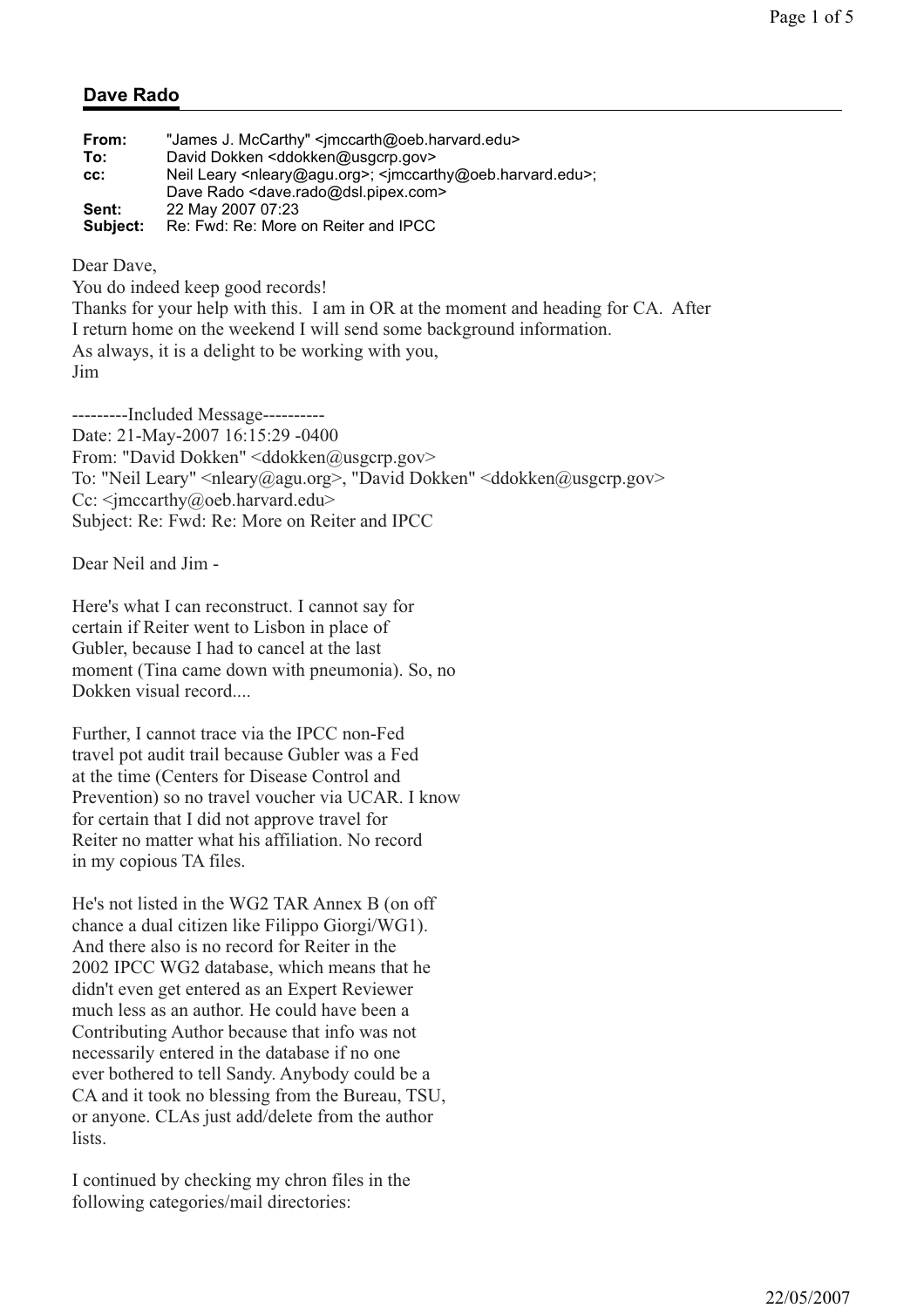Keyword search yields nothing. Checked the last one just in case we asked the Secretariat to allow a non-LA to an LAM. Nope.

Last thing to check were the Chapter 9 drafts. I'll paste in the author lists at the end. OK, looks like he dropped between the GRev and FGD. The FGD list was not altered and that's what's in the published volume.

Since he appears to have been involved earlier than you indicated, I checked my Geneva LAM (1st) and Canberra LAM (2nd) chron files. Nothing.

So, giving this complete paucity of data from myriad sources, any claims that he resigned in protest can be regarded as pure HooHah. He would have had no more substantive input than a paragraph or figure, and I know he didn't give the latter cuz would have had to work through me.

dave

P.S. That was fun. I keep great records.

## EXPERT REVIEW

Coordinating Lead Authors Anthony McMichael (UK), Andrew Githeko (Kenya)

Lead Authors Rais Akhtar (India), Rodolfo Carcavallo (Argentina), Duane Gubler (USA), Andy Haines (UK), Pim Martens (The Netherlands), Jon Patz (USA), Akhiko Sasaki (Japan)

Contributing Authors Kris Ebi (USA), Dana Focks (USA), Larry Kalkstein (USA), Sari Kovats (UK), Elisabet Lindgren (Sweden), Steve Lindsay (UK), Paul Reiter (USA)

Review Editors Ulisses Confalonieri (Brazil) and Alistair Woodward (New Zealand)

### GOVERNMENT REVIEW

Coordinating Lead Authors Anthony McMichael (UK), Andrew Githeko (Kenya)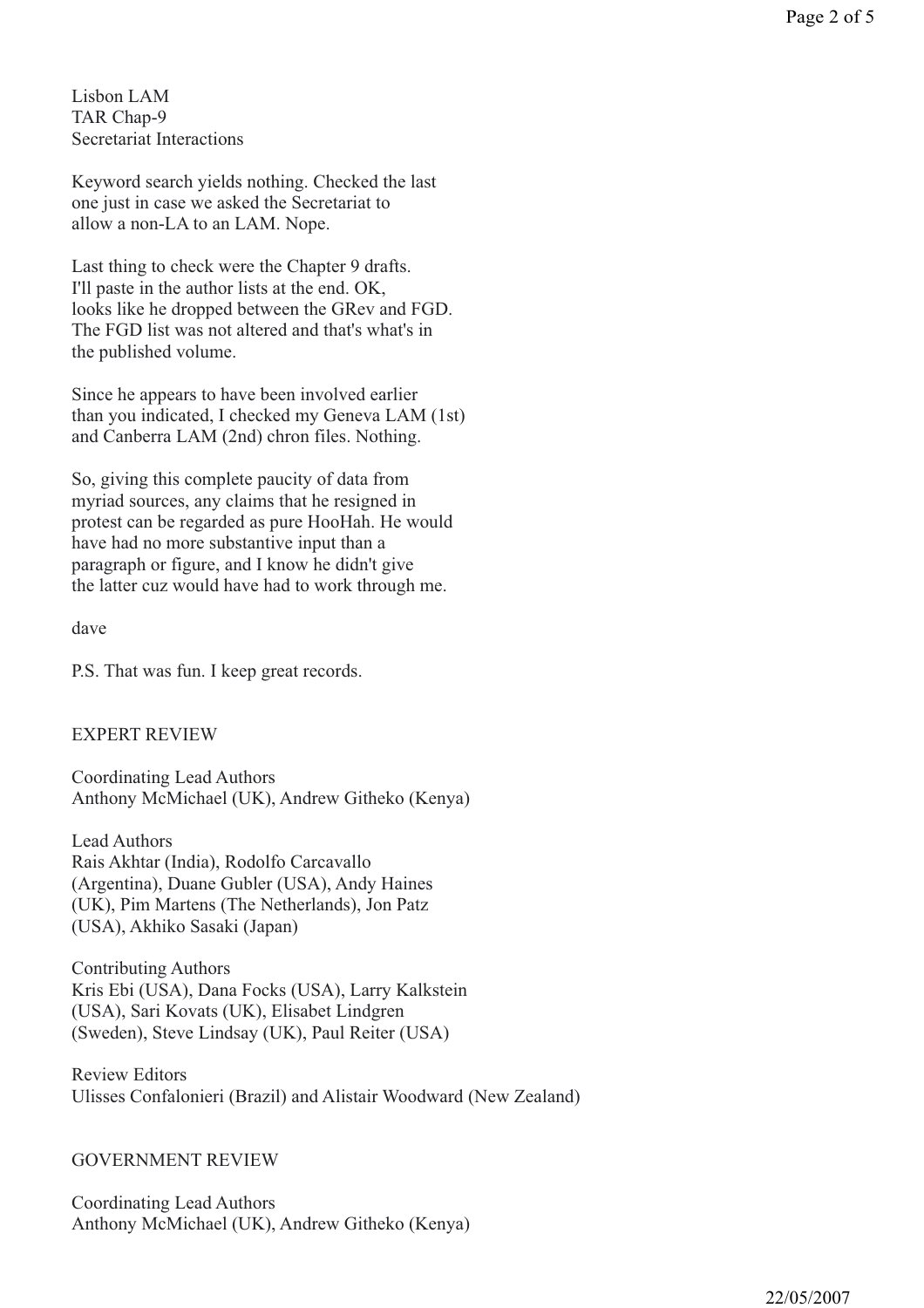Lead Authors Rais Akhtar (India), Rodolfo Carcavallo (Argentina), Duane Gubler (USA), Andrew Haines (UK), R Sari Kovats (UK), Pim Martens (The Netherlands), Jonathan Patz (USA), Akihiko Sasaki (Japan)

Contributing Authors Kristie L Ebi (USA), Dana Focks (USA), Laurence Kalkstein (USA), Elisabet Lindgren (Sweden), Steven Lindsay (UK), Paul Reiter (USA)

Review Editors Ulisses Confalonieri (Brazil) and Alistair Woodward (New Zealand)

### FINAL GOVERNMENT DISTRIBUTION

Coordinating Lead Authors Anthony McMichael (UK) and Andrew Githeko (Kenya)

Lead Authors R. Akhtar (India), R. Carcavallo (Argentina), D. Gubler (USA), A. Haines (UK), R.S. Kovats (UK), P. Martens (The Netherlands), J. Patz (USA), A. Sasaki (Japan)

Contributing Authors K.L Ebi (USA), D. Focks (USA), L. Kalkstein (USA), E. Lindgren (Sweden), S. Lindsay (UK), R. Sturrock (UK)

Review Editors U. Confalonieri (Brazil) and A. Woodward (New Zealand)

Dave Dokken U.S. Global Change Research Program Climate Change Science Program 1717 Pennsylvania Avenue, NW Suite 250 Washington, DC 20006 USA +1.202.419.3473 (direct voice) +1.202.223.3065 (fax)

---------Included Message---------- At 9:03 AM -0400 5/21/07, Neil Leary wrote: Hi Dave,

Hope all is well with you.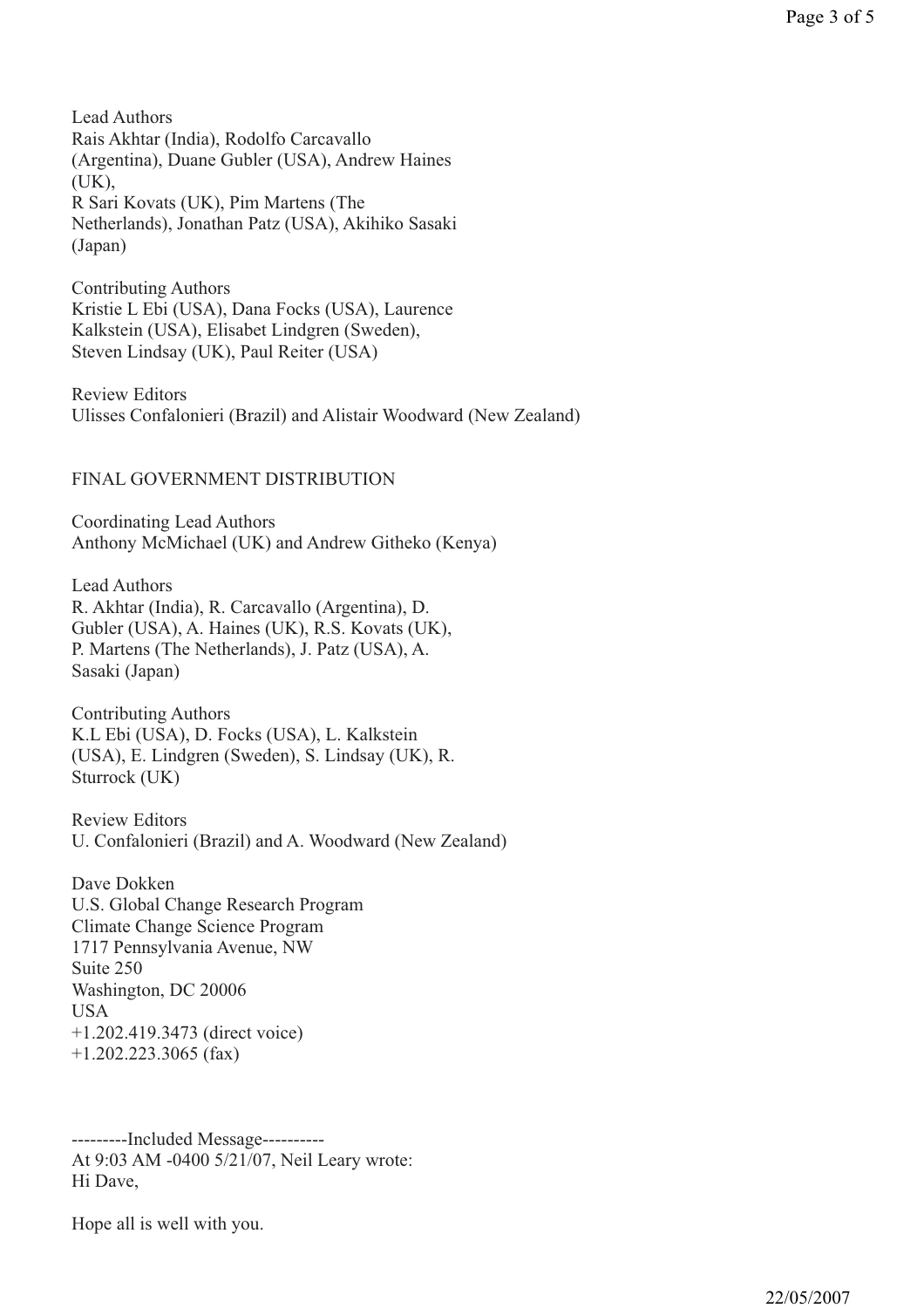I have some questions for you about ancient history of the TAR. Paul Reiter has made some assertions about having been an author for WG2, resigning and asking to have his name removed as one of the authors -- even threatening legal action if his name was not removed. He also claims to have attended a lead author meeting.

If you still have lists of persons who attended the lead author meetings for TAR WG2, could you check to see if Reiter attended any? Jonathan Patz thinks that Reiter might have attended the Lisbon meeting, possibly coming in place of Duane Gubler who could not attend. But he's not sure.

Could you also check to see if Reiter was ever listed as a lead author on any of the drafts of the health chapter? Jonathan says Reiter was listed as a contributing author on post-Lisbon draft, but was subsequently removed. But Jonathan has no memory of Reiter ever being a lead author, or threatening legal action to have his name removed from the chapter.

If you have any memory of any disagreements, or legal threats, regarding Reiter's participation in the TAR, could you share them with Jim and me?

Thanks Neil

Neil Leary, PhD The International START Secretariat 2000 Florida Avenue NW, Suite 200 Washington, DC 20009 USA Phone: 1 202 462 2213 Fax: 1 202 457 5859 Email: nleary@agu.org Website: www.start.org; www.aiaccproject.org

---------Included Message---------- Date: Sun, 20 May 2007 20:13:12 -0400 From: JONATHAN A PATZ  $\langle$  patz $\langle \hat{a} \rangle$ wisc.edu> Subject: Re: More on Reiter and IPCC To: jmccarthy@oeb.harvard.edu Cc: Dave Rado <dave.rado@dsl.pipex.com>, Tony McMichael <Tony.McMichael@anu.edu.au>, nleary@agu.org, Sari Kovats <Sari.Kovats@lshtm.ac.uk>

Jim, While I can say for sure that his name did